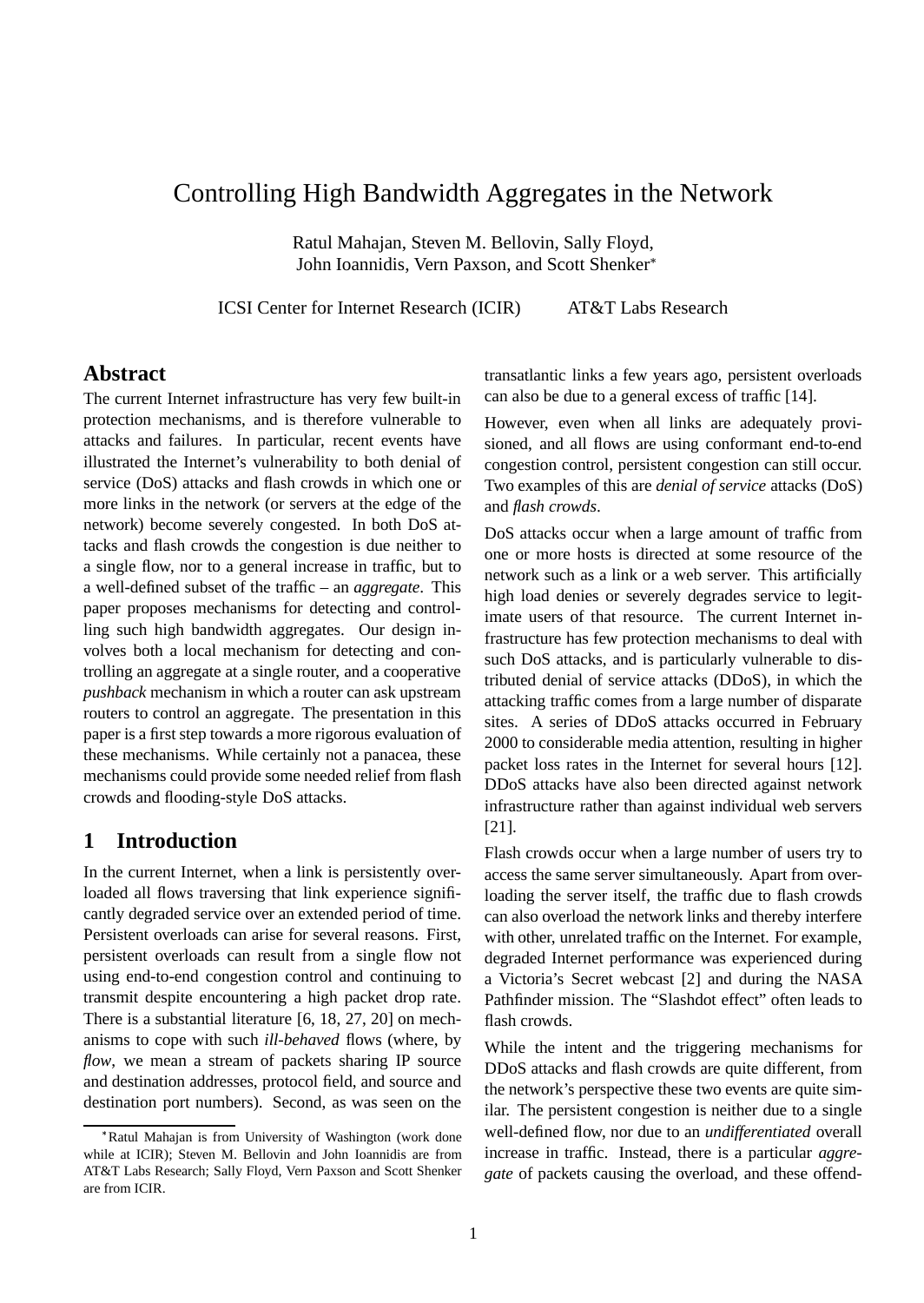ing packets may be spread across many flows.

Congestion caused by aggregates cannot be controlled by conventional flow-based protection mechanisms [6, 18, 20, 27] because the aggregate can be composed of numerous flows, each of which might be low-bandwidth. In this paper we propose aggregate-based congestion control  $(ACC)^1$  that operates at the granularity of aggregates. ACC mechanisms fall between the traditional granularities of per-flow control (which looks at individual flows) and active queue management (which does not differentiate between incoming packets).

More specifically, an *aggregate* is a collection of packets from one or more flows that have some property in common. This property could be anything from destination or source address prefixes to a certain application type (streaming video, for instance). Other examples of aggregates are TCP SYN packets and ICMP ECHO packets. An aggregate could be defined by a property which is very broad, such as TCP traffic, or very narrow, such as HTTP traffic to a specific host.

To reduce the impact of congestion caused by such aggregates, we propose two related ACC mechanisms. The first, *local* aggregate-based congestion control (Local ACC), consists of an *identification* algorithm used to identify the aggregate (or aggregates) causing the congestion, and a *control* algorithm that reduces the throughput of this aggregate to a reasonable level. There are many situations in which local aggregate-based congestion control would, by itself, be quite effective in preventing aggregates from significantly degrading the service delivered to other traffic.

The second ACC mechanism, *pushback*, allows a router to request adjacent upstream routers to rate-limit traffic corresponding to the specified aggregates. Pushback can prevent upstream bandwidth from being wasted on packets that are only going to be dropped downstream. In addition, for a DDoS attack, if the attack traffic is concentrated at a few upstream links, pushback can protect other traffic within the aggregate from the attack traffic.

ACC mechanisms are intended to protect the network from persistent and severe congestion due to rapid increases in traffic from one or more aggregates. We envision that these mechanisms would be invoked rarely, and emphasize that they are not substitutes for adequately provisioning links or for end-to-end congestion control. We believe that introducing control mechanisms at the granularity of aggregates would provide important protection against flash crowds, DDoS attacks, and other forms of aggregate-based congestion.

The organization of this paper is as follows. Section 2 gives an overview of ACC. Section 3 describes the local component of ACC in more detail. We discuss the pushback mechanisms in detail in Section 4, and evaluate ACC using simulation in Section 5. Section 6 discusses the advantages and disadvantages of pushback, and several issues related to ACC. In Section 7 we describe other works that tackle the problems of DDoS attacks and flash crowds.

# **2 Overview of ACC**

We can think about the ACC mechanisms as consisting of the following sequence of decisions:

- 1. Am I seriously congested?
- 2. *If so,* can I identify an aggregate responsible for an appreciable portion of the congestion?
- 3. *If so,* to what degree do I limit the aggregate?
- 4. Do I also use pushback?
- 5. When do I stop? When do I ask upstream routers to stop?

Each of these questions requires an algorithm for making the decision. Each is also a natural point to inject *policy* considerations. The space of possible policies is very large. Examples include protecting some aggregate even if it is high bandwidth, punishing some aggregate as soon as congestion sets in, providing relative fairness among aggregates, and restricting maximum throughput of an aggregate. We do not attempt to explore such policies in this paper but assume simple policies in order to focus on developing and understanding the mechanisms.

## **2.1 Detecting Congestion**

The ACC mechanisms should be triggered only when the output queue experiences sustained severe congestion. One can detect this by monitoring the loss rate at the queue, and looking for an extended high loss rate period. The history of the loss rate pattern at the router can

<sup>&</sup>lt;sup>1</sup>We note that the term "ACC" has also been used in different contexts to denote "Active Congestion Control" and "ACK Congestion Control".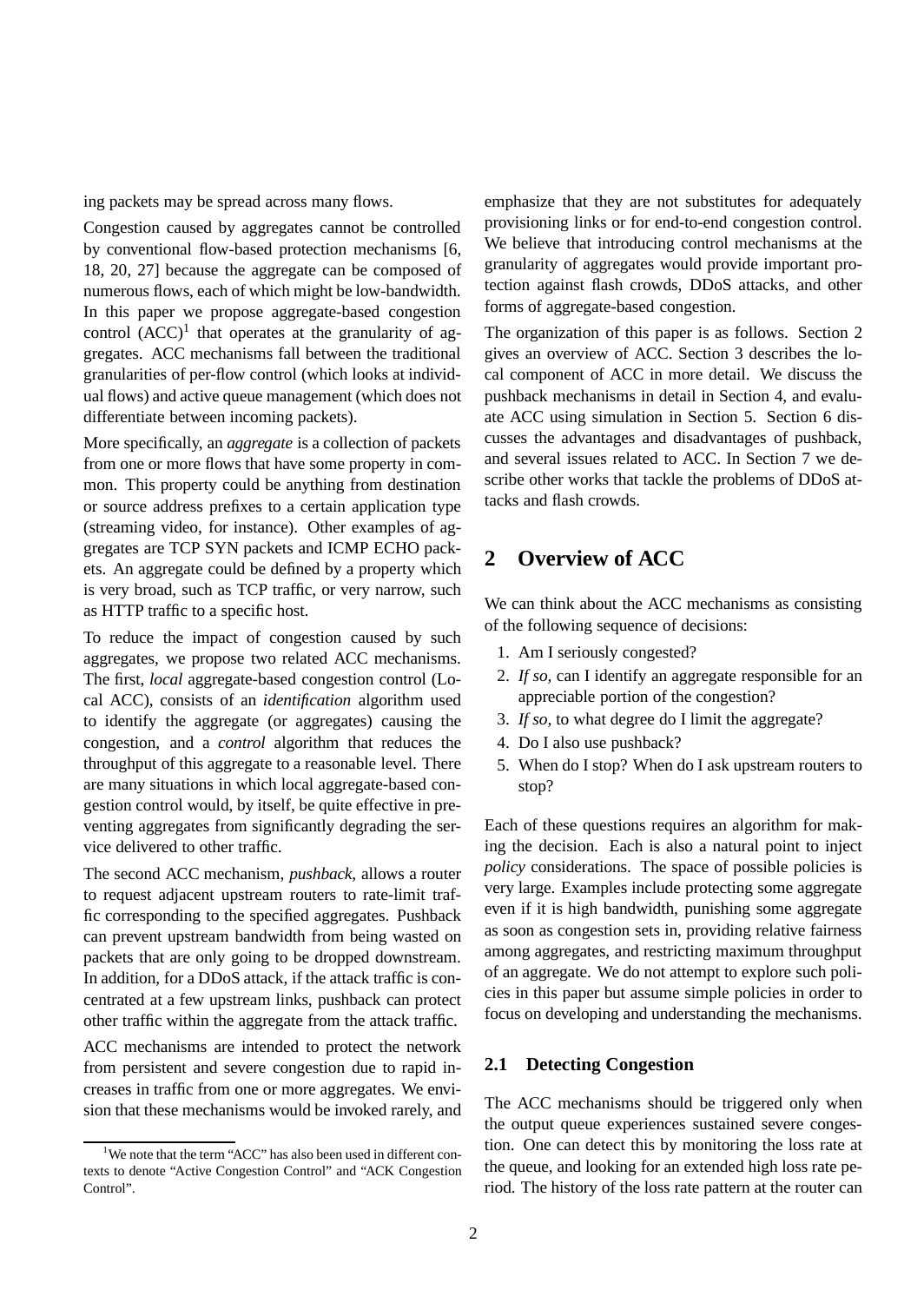be used to distinguish between typical and unusual congestion levels, maybe even taking into account the time of day.

## **2.2 Identifying Responsible Aggregates**

When serious congestion is detected, the router attempts to identify the aggregate(s) responsible for the congestion. Identifying the offending aggregate(s) is a tricky problem to solve in a general fashion for three reasons. First, the overload may be chronic due to an underengineered network, or unavoidable, *e.g.* as a shift in load caused by routing around a fiber cut. These lead to *undifferentiated congestion* not dominated by any particular aggregate. Second, there are many possible dimensions in which traffic might cluster to form aggregates: by source or destination address (e.g., a flash crowd of requests to access a particular server, or the replies), address prefix (a flooding attack targeting a site or a particular network link), or a specific application type (a virulent worm that propagates by email, inadvertently overwhelming other traffic). Third, if the congestion is due to a DDoS attack, the attacker may vary her traffic to escape detection.

We note that there are links in the network that are dominated by a particular aggregate(s) even in the normal case, and that might remain dominated by that aggregate even in the presence of diffuse congestion. The ISP can use policy if it wants to protect such aggregates, with the ACC mechanisms looking for other aggregates or rate-limiting these high-bandwidth aggregates only when they exceed their policy-defined limits.

Analogous to the term *attack signature* for describing various forms of malicious activities, we use the term *congestion signature* to denote the aggregate(s) identified as causing congestion. When constructing congestion signatures, the router does not need to make any assumptions about the malicious or benign nature of the underlying aggregate (and this may not be possible in the face of a determined attacker). If the congestion signature is too broad, such that it encompasses additional traffic beyond that in the true high-bandwidth aggregate, then we refer to the signature as incurring *collateral damage*. Narrowing the congestion signature helps to reduce collateral damage.

## **2.3 Determining the Rate Limit for Aggregates**

We now turn to the question of to what degree the router should limit an aggregate. We argue that there is no useful, policy-free equivalent of max-min fairness when applied to aggregates; no one would recommend for besteffort traffic that we give each destination prefix or application type an equal share of the bandwidth in a time of high congestion. Instead, the goal is to rate-limit the identified aggregate sufficiently to protect the other traffic on the link.

We make protecting the other traffic on the link be the basis for deciding the rate-limit. The rate-limit for the identified aggregate(s) is chosen so that a minimum level of service can be guaranteed for the remaining traffic, for example, by bounding the loss rate.

A more Draconian measure, like completely shutting off or imposing a very low bandwidth limit for identified aggregates, is not taken because of two reasons. First, the aggregate can be a flash crowd. Second, even if the aggregate is from a DDoS attack, the congestion signature of the attack traffic will usually contain some innocent traffic too.

#### **2.4 Pushback**

Pushback is a cooperative mechanism that can be used to control an aggregate upstream. In pushback, the congested router asks its adjacent upstream routers to ratelimit the aggregate. Since the neighbors sending more traffic within the aggregate are more likely to be carrying attack traffic, this request is sent only to the *contributing* neighbors, *i.e.,* those that send a significant fraction of the aggregate traffic. The receiving routers can recursively propagate pushback further upstream.

Apart from saving upstream bandwidth through early dropping of packets that would have been dropped downstream at the congested router, pushback helps to focus rate-limiting on the attack traffic within the aggregate. Figure 1 illustrates this. Assume that *L0* is highly congested due to a high-bandwidth aggregate, and *R0* identifies the responsible aggregate. Local ACC can protect the traffic not belonging to the aggregate, but not the (likely) legitimate traffic within the aggregate coming from *L1*. In this case pushback will propagate from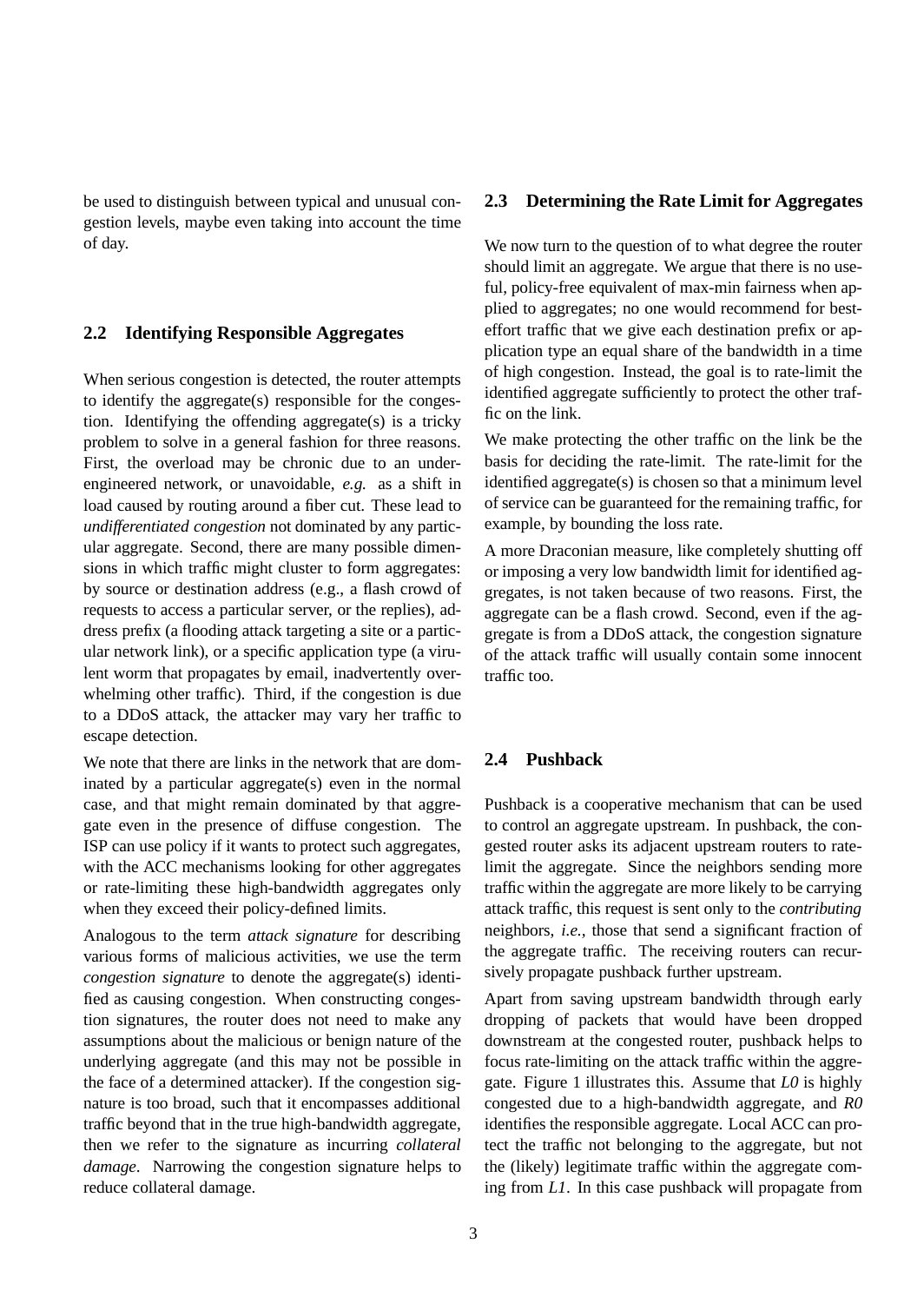

Figure 1: Pushback takes rate-limiting closer to the source(s).

*R0* to *R2* and *R3*, and subsequently to *R4* and  $R7$ <sup>2</sup>, thus protecting traffic from *L1*, *L5* and *L6*.

Pushback is an optional mechanism, whose invocation is especially useful when the sending rate of the aggregate remains much higher than the imposed limit. This implies that the router has not been able to control the aggregate locally by increasing its loss rate in an effort to encourage end-to-end congestion control.

Pushback is also useful when there is an indication that a DDoS attack is in progress. For instance, if most packets within the aggregate are destined for a notorious UDP port, the router can be fairly certain that it is not witnessing a flash crowd but a DDoS attack. Pushback can also be invoked by a router on the behest of a directly connected server, which can use application level information to distinguish between attacks and flash crowds [16]. The decision as to when to use pushback is likely to have a large policy component, which we do not address in this work.

Before invoking pushback, the ACC mechanism divides the rate-limit for the aggregate among the contributing neighbors. In the general case, all the contributing neighbors do not contribute the same amount; a link carrying more traffic belonging to the aggregate is more likely to be sending attack traffic; hence more traffic should be dropped from it. After determining the limit for each contributing neighbor, a pushback request message is sent to them. The recipients begin rate-limiting the aggregate with the specified limit. Pushback is propagated further upstream in a similar manner.

An unmodified congestion signature sent to an upstream

router could cover some traffic that doesn't traverse the downstream congested router. For example, assume that the congestion signature determined by the congested router is traffic destined for 12.0.0.0/8; it is possible that an upstream router does not send all traffic in the /8 towards the congested router but only a subset of it. Hence, when propagating pushback, the congestion signature should be restricted (using the routing table) only to the traffic that traverses the congested router [19].

#### **2.5 Reviewing Rate-limiting**

Rate-limiting decisions are revisited periodically, to revise the limit on the rate-limited aggregates based on the current conditions, and to release some aggregates altogether if they have started to behave. These decisions are easy when rate-limiting is purely local (no pushback), as the router can continuously monitor its congestion as well the aggregates' arrival rate. However, we do need to worry about an attacker predicting this decision in order to evade ACC.

For pushback, however, the decision is more difficult; the router must distinguish between not seeing much traffic from the aggregate due to upstream rate-limiting, and the aggregate ceasing to be high-bandwidth. Disambiguating these two cases requires feedback from upstream routers, so that the congested router can estimate the real sending rate of the aggregate. To prevent attacks that send traffic intermittently to evade ACC mechanisms, the aggregate release time should be much larger than the detection time.

# **3 Local ACC**

In this section, we present the ACC mechanisms in more detail. This section focuses on Local ACC, and the next on pushback.

Figure 2 shows the architecture of an ACC-enabled router. A filter at the entry to the regular FIFO output queue classifies a packet, and sends it to the *rate-limiter* if it belongs to an identified aggregate. Other packets proceed directly to the output queue. Relevant information (headers) about packets dropped<sup>3</sup> at the output queue is fed into the ACC Agent which uses it to identify high-bandwidth aggregates. The ACC Agent is not

 $2$ The path taken by pushback is the reverse of that taken by the aggregate, incidentally providing a form of traceback.

<sup>&</sup>lt;sup>3</sup>With an active queue management scheme (like RED) that distributes drops fairly, drops can be considered random sample of incoming traffic [10]. Alternatively, random samples can also be used.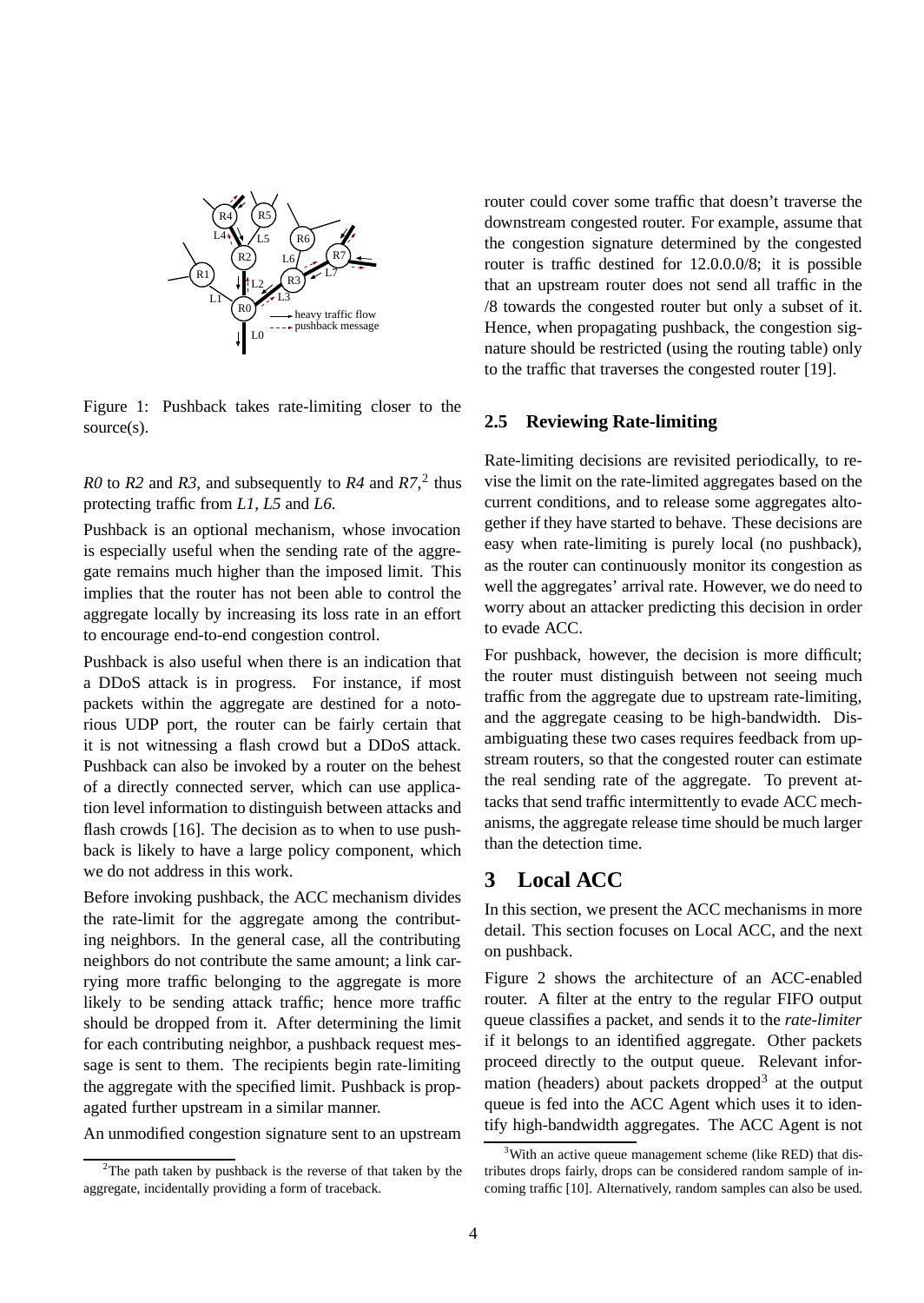

Figure 2: **Architecture of an ACC-enabled router.** Packets of high-bandwidth aggregates pass through the rate-limiter. All packets dropped by RED are passed to the ACC Agent for identifying aggregates.

in the fast path used for packet forwarding, and might not even be on the same machine.

The identification process in the ACC Agent is triggered when the output queue experiences sustained high congestion. We define sustained congestion as a drop rate of more than  $p_{high}$  over a period of K seconds. To get a rolling window effect, the drop history of the last  $K$ seconds can be kept as multiple lists of smaller periods, with the new list overwriting the oldest one [20]. Using the packet drop history of the last  $K$  seconds, the ACC Agent tries to identify a small number of aggregates responsible for the high congestion. If some aggregates are found, the ACC Agent computes the limit to which these aggregates should be restricted. The limit is computed such that the *ambient* drop rate, that is the drop rate at the output queue (not taking into account the drops in the Rate-Limiter), is brought down to below  $p_{tar\,get}$ . At the same time the limit on the rate-limited aggregate is not allowed to be less than the highest arrival rate among aggregates which are not being rate-limited. The ACC Agent is also responsible for modifying the limit imposed on various rate-limited aggregates based on changes in demand from background traffic.

The following subsections describe identification and rate-limiting in detail.

# **3.1 Identification of High Bandwidth Aggregates**

In principle, an aggregate could be defined only in terms of the protocol field or port number; all DNS packets, for instance. However, almost all DDoS attacks and flash crowds have either a common source or a common destination prefix. As a result, we expect that most aggregate definitions will be based on either a source or destination address prefix. As is discussed later in the paper, pushback is invoked only for aggregates whose definition includes a destination address prefix.

We present a technique to identify high-bandwidth aggregates based on the destination address. The same technique could be used to identify aggregates based on the source address (though we acknowledge that source addresses cannot necessarily be trusted). This is only one of many possible algorithms for identifying highbandwidth aggregates; more accurate and flexible algorithms are a subject of further research. More complex definitions of aggregates would require an appropriate language for expressing the aggregate definition and for passing the aggregate definition to upstream routers during pushback.

The identification technique presented below was designed with the observation that most Web sites operate in a small range of IP addresses<sup>4</sup>. Multiple aggregates may be identified for sites with a spread-out IP address range.

From the drop history, extract a list of high-bandwidth addresses (32-bit); for example, addresses with more than twice the mean number of drops. Now cluster these addresses into 24-bit prefixes. To minimize collateral damage, for each of these clusters try obtaining a longer prefix that still contains most of the drops. This can be easily done by walking down the prefix subtree with this 24-bit prefix at the root. At each step a heavily biased branch leads to a longer prefix with most of the weight. Next, try to merge prefixes that are closely related to each other. For example, two adjacent 24-bit prefixes can be described by a single 23-bit prefix. We now have a list of prefixes of different lengths, each describing a high-bandwidth aggregate. The next section addresses the question of which aggregates should be rate-limited.

Since access links have much less capacity than backbone links, they are more likely to be congested during DDoS attacks and flash crowds. The identification of high-bandwidth aggregates is easier in such cases. For instance, the aggregates used by the congested router could correspond to prefixes present in its routing table.

<sup>&</sup>lt;sup>4</sup>The use of CDNs can result in flash crowds near many separate caches; all routers that get congested will invoke Local ACC independently. Unlike flash crowds, attacks are likely to use the IP addresses of the primary installation.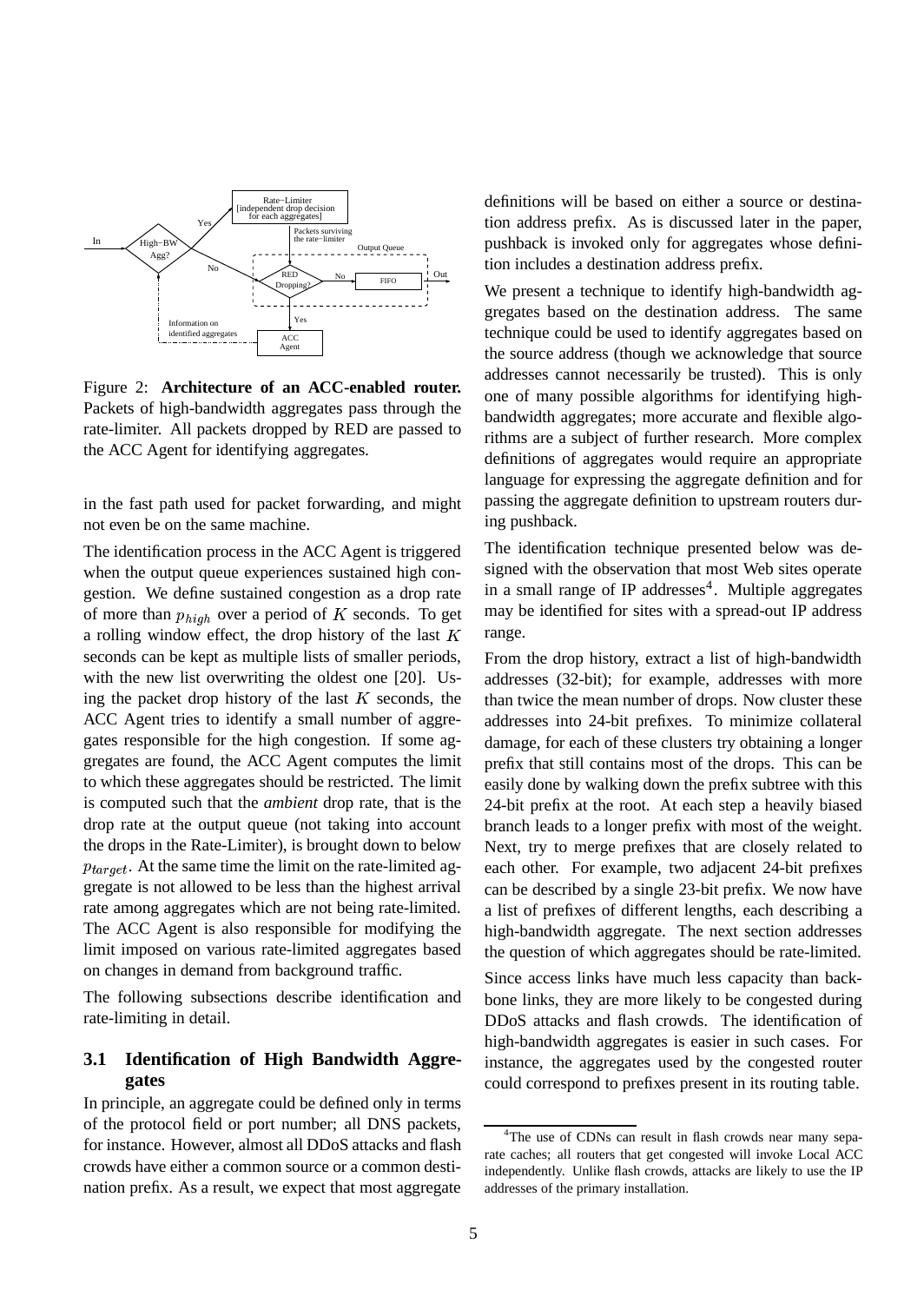

Figure 3: **A simulation without ACC.**

#### **3.2 Determining the Rate Limit for Aggregates**

Using the list of high-bandwidth aggregates obtained above, the ACC Agent determines if some aggregate(s) should be rate-limited, and if so, what the limit should be. We describe this algorithm at a high level; pseudocode can be found in [19].

The ACC Agent sorts the list of aggregates, starting with the aggregate with the most drops. Next, it uses the total arrival rate at the output queue and the drop history to estimate the arrival rate of each aggregate over the last  $K$ seconds. This estimation assumes that drops are fairly distributed across aggregates. If this assumption was not true we would get aggregates that were false negatives or positives in identification. False negatives would be caught soon in a future round (aggregates cannot continue to be lucky given that RED is reasonably fair in distributing drops). Aggregates falsely identified are not harmed since their arrival rate is measured more carefully when they are rate-limited. Too many false positives are also avoided because, as discussed below, there is a limit on the number of identified aggregates.

Next, the ACC Agent calculates  $R_{excess}$ , the excess arrival rate at the output queue. This is the amount of traffic that would have to be dropped before the output queue (at the rate-limiter) to bring the ambient drop rate down to  $p_{tar\,get}$ . We now determine the minimum number of aggregates that need to be rate-limited to sufficiently reduce the total arrival rate. This is done using the constraint that the limit for rate-limited aggregates must be greater than the arrival rate of the largest nonrate-limited aggregate. The maximum number of ratelimited aggregates is at most *MaxSessions*.

Assume that the ACC Agent decides to rate-limit  $i$  ag-



Figure 4: **The same simulation with Local ACC.**

gregates. Now it computes the rate-limit  $L$  to be applied to each aggregate such that:

$$
\Sigma_{k=1}^{i}(Aggregate[k].arr - L) = R_{excess},
$$

where  $Aggregate[k].arr$  is the arrival rate estimate of the  $k$ -th aggregate.

The above procedure requires that  $L$  is less than the arrival rate estimate of the  $i + 1$ -th aggregate, and that i is at most *MaxSessions*. Ideally, the Local ACC mechanisms should not rate-limit *any* aggregate during times of undifferentiated congestion caused by underprovisioned links or hardware failures. In the absence of effective methods for distinguishing between aggregatebased and undifferentiated congestion, we use the upper bound *MaxSessions* on the number of aggregates that are rate-limited simultaneously. With a better understanding of the traffic composition and behavior during DDoS attacks and flash crowds, we can tune the Local ACC mechanism such that it does not identify any aggregate in times of undifferentiated congestion.

The ACC Agent revisits its rate-limiting decisions periodically (every five seconds in our simulations), revising the rate limit  $L$ , and determining if some aggregate no longer needs to be rate-limited. The rate-limiter measures the arrival rate of rate-limited aggregates, so for the refresh phase, the ACC Agent has more precise information about the arrival rates. Aggregates that have had an arrival rate less than the limit for some number of refresh intervals are no longer rate-limited. Similarly, if congestion persists, more aggregates may be added to the list of rate-limited aggregates. No harm is done if rate-limiting continues for some time after the DDoS attack or flash crowd has subsided, because the rate-limiter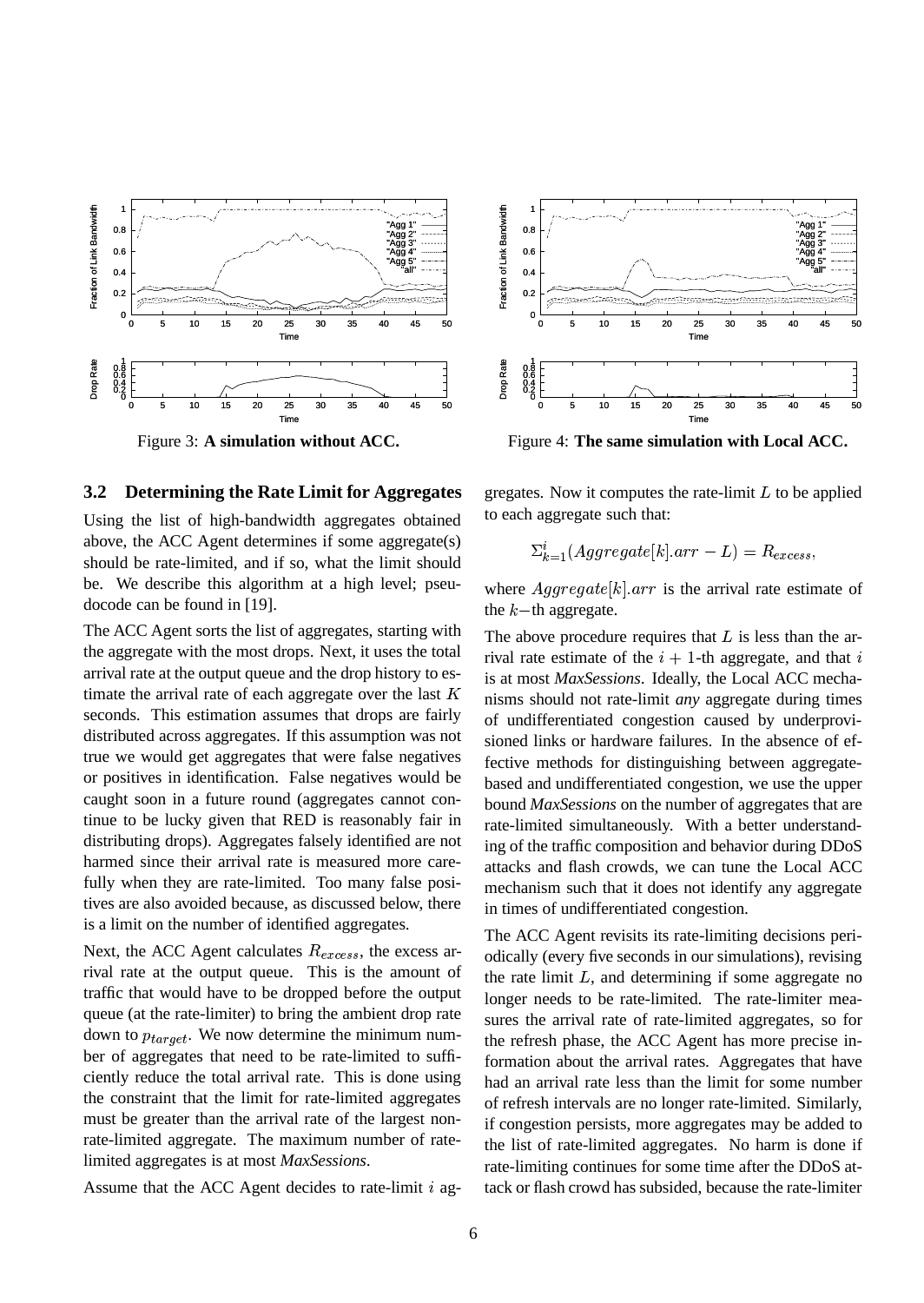only drops packets if the arrival rate is more than the specified limit. To avoid sudden changes in a flow's drop rate, the limit on an aggregate is not changed abruptly when another aggregate is added or removed from the list of rate-limited aggregates.

For an aggregate composed of congestion-controlled flows, the sending rate of the aggregate will be reduced in response to packet drops from rate-limiting at the router. However, the sending rate of the aggregate should remain above the imposed rate-limit in the long run.

# **3.3 Rate-limiter**

The rate-limiter controls the throughput of the identified aggregates, and estimates their arrival rate using exponential averaging [27]. The rate-limiter is a pre-filter before the output queue that decides whether or not to drop each arriving packet of the aggregate based on the aggregate's arrival rate and the rate-limit.

Since the rate-limiter is in the forwarding fast path, it must be light-weight. Unlike strict lower priority queues, it does not starve the identified aggregates. Once past the rate-limiter, packets lose any identity as a member of the aggregate, and as a result are treated as regular arrivals to the output queue. Thus, rate-limiting cannot result in preferential treatment for the packets in the aggregate. In contrast, the rate-limited aggregates would get preferential treatment if they were allocated a fixed bandwidth share irrespective of the general congestion levels at the output queue. Rate-limited aggregates are protected from each other because the drop decision for each aggregate is taken independently.

We implement the rate-limiter as a virtual queue [13], which can be thought of as simulating a queue without actually queuing any packets. The service rate of the simulated queue is set to the specified bandwidth limit for the aggregate, and the queue size is set to the tolerated burst size. When a packet arrives at the rate-limiter, the rate-limiting mechanism simulates a packet arrival at the virtual queue. Packets that would have been dropped at the virtual queue are dropped by the rate-limiter, and packets that would have been queued at the virtual queue are forwarded to the real output queue.

#### **3.3.1 Narrowing the Congestion Signature**

In the discussion above, the aggregates identified by the ACC Agent are based only on source or destination addresses. The rate-limiter can do more sophisticated narrowing of the congestion signature that, in times of specialized attacks, can result in dropping more of the attack traffic within the aggregate. It can detect the more dominant signature within the aggregate, based on packet characteristics (such as port number or ICMP type code), and drop more heavily from this subset. Narrower rate-limiting can be achieved by placing another virtual queue, with a smaller service rate, in front of the aggregate's virtual queue.

Hierarchical rate-limiting described above is safe in scenarios where the attacker frequently changes her attack signature (but not the destination), as the total bandwidth available to the aggregate is still bound. Such specialized rate-limiting can be very useful for attacks such as the SYN attack [3] and the smurf attack [4].

One might perhaps argue that during flash crowds the routers should do some form of flow-aware rate-limiting, for example, dropping more heavily from SYN packets to provide better service to connections that manage to get established. However, such rate-limiting can be dangerous if used for a DDoS attack rather than a flash crowd. The attacker could simply send packets in the category being favored by the flow-aware rate-limiting (TCP data packets in the above example). Flow-aware rate-limiting is different from narrow rate-limiting mentioned above. While the latter punishes the dominant (relative to usual levels) packet type in the aggregate, the former favors a particular packet type, a strategy that can be gamed.

#### **3.4 Simulations**

We use a simple simulation with five aggregates to illustrate the effect of Local ACC. Figure 3 shows the simple simulation without  $ACC<sup>5</sup> Aggregates 1-4$  are composed of multiple CBR flows. The fifth aggregate is a variable rate source whose sending rate starts increasing at t=13, and then starts decreasing at t=25.

Figure 3 shows that, without ACC, the high-bandwidth aggregate is able to capture most of the link bandwidth. The bottom graph shows the packet drop rate in the output queue. Thus, when the sending rate of the fifth aggregate increases, the ambient drop rate increases and

<sup>&</sup>lt;sup>5</sup>These simulations can be run with the commands "./test-allpushback slowgrow" and "./test-all-pushback slowgrow-acc" in the tcl/test directory in the NS simulator. Similar simulations using TCP traffic can be run with the command "./test-all-pushback".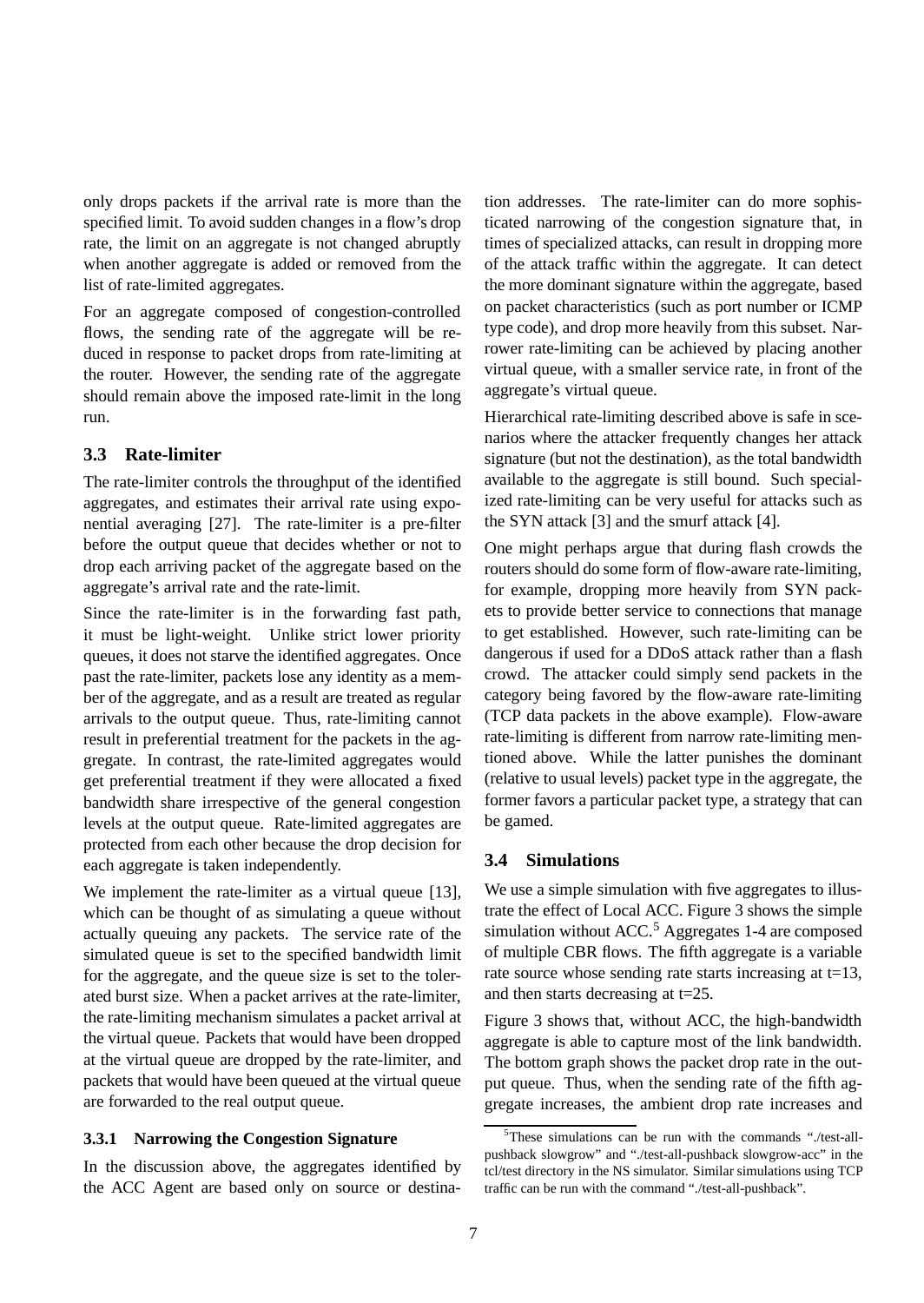the bandwidth received by the other four aggregates decreases.

Figure 4 shows the same simulation with Local ACC. When the ambient drop rate exceeds the configured value of 10%, the ACC Agent identifies the fifth aggregate, and rate-limits that aggregate sufficiently to control the drop rate in the output queue. The bottom graph shows the ambient drop rate in the output queue, but does not show the drop rate in the rate-limiter for the fifth aggregate.

Similar results were obtained with TCP traffic in the background (Aggregates 1-4), and with TCP traffic as both background and high-bandwidth (the sending rate was increased by increasing the number of TCP flows).

# **4 The Pushback Mechanism**

After detecting aggregate-based congestion, the ACC Agent must decide whether to invoke pushback, and if so, what limit should be specified to upstream routers. In this section, we address these and other pushback related issues.

### **4.1 Deciding when to Invoke Pushback**

Pushback is invoked if the drop rate for an aggregate in the rate-limiter remains high for several seconds (because the arrival rate for the aggregate remains much higher than the limit imposed on it).<sup>6</sup> Pushback can also be invoked if there is other information that a DDoS attack is in progress. In some cases the packet drop history can help the router differentiate between DDoS attacks and flash crowds. For instance, if most of the packets within the aggregate are destined for a notorious UDP port, the router can be fairly certain that it is witnessing a DDoS attack and not a flash crowd. Another source of information can be the downstream server itself.<sup>7</sup> Pushback can be invoked by a router at the behest of a server directly connected to it.

## **4.2 Sending the Pushback Requests Upstream**

Before invoking pushback, the ACC agents needs to divide the rate-limit for the aggregate among the upstream links. The division requires an estimate of the amount of aggregate traffic coming from each upstream link. Estimating each upstream link's contribution is easy with point-to-point links if the packets are marked in the router with the incoming interface. Section 6.2.2 explains how the upstream link's contribution can be estimated if routers connect using multi-access links, or no interface-specific marking is done in the router.

Based on its contribution, each upstream link is classified as either *non-contributing* (those that send a small fraction of the aggregate traffic) or *contributing*. <sup>8</sup> Because one of the motivations of pushback is to concentrate rate-limiting on the links sending the bulk of the traffic within the aggregate, the ACC Agent does not send a pushback request to non-contributing links. The assumption is that if a DDoS attack is in progress, the traffic on the non-contributing links is less likely to include attack traffic.

In the general case, contributing links do not all contribute the same amount of traffic. A link carrying more traffic belonging to the aggregate is more likely to be pumping in attack traffic. One of many possible algorithms, and the one used in our simulations, is to divide the total rate-limit among contributing links in a maxmin fashion. For example, assume that we have three contributing links with arrival rates of 2, 5, and 12 Mbps, and that the desired arrival rate from the contributing links is 10 Mbps. The limits sent to each of the three contributing links would then be 2, 4, and 4 Mbps respectively.

After determining the limit for each upstream router, the ACC Agent sends a pushback *request* message<sup>9</sup> to them. The rate-limit specified in the request is only an *upper* bound on the bandwidth obtained upstream by that aggregate. If the upstream router itself becomes heavily congested, then it may give less bandwidth to the aggregate than the specified limit (Section 3.3).

We also note that the congested router could receive more than the desired amount of traffic in the aggregate if the non-contributing upstream neighbors (which were not sent pushback requests) start sending more traffic in the aggregate. However, since rate-limiting is also being done at the congested router, the congested link never carries more than the desired amount of aggregate traf-

<sup>&</sup>lt;sup>6</sup>The high drop rate implies that the router has not been able to control the aggregate locally by preferential dropping, in an attempt to encourage increased end-to-end congestion control.

 $7$ The server can have some higher level or application-specific attack detection mechanism.

<sup>&</sup>lt;sup>8</sup>The time constants for rate estimation are conservative to account for bursts.

<sup>&</sup>lt;sup>9</sup>The pushback protocol, including timing and format of messages, is described in [8].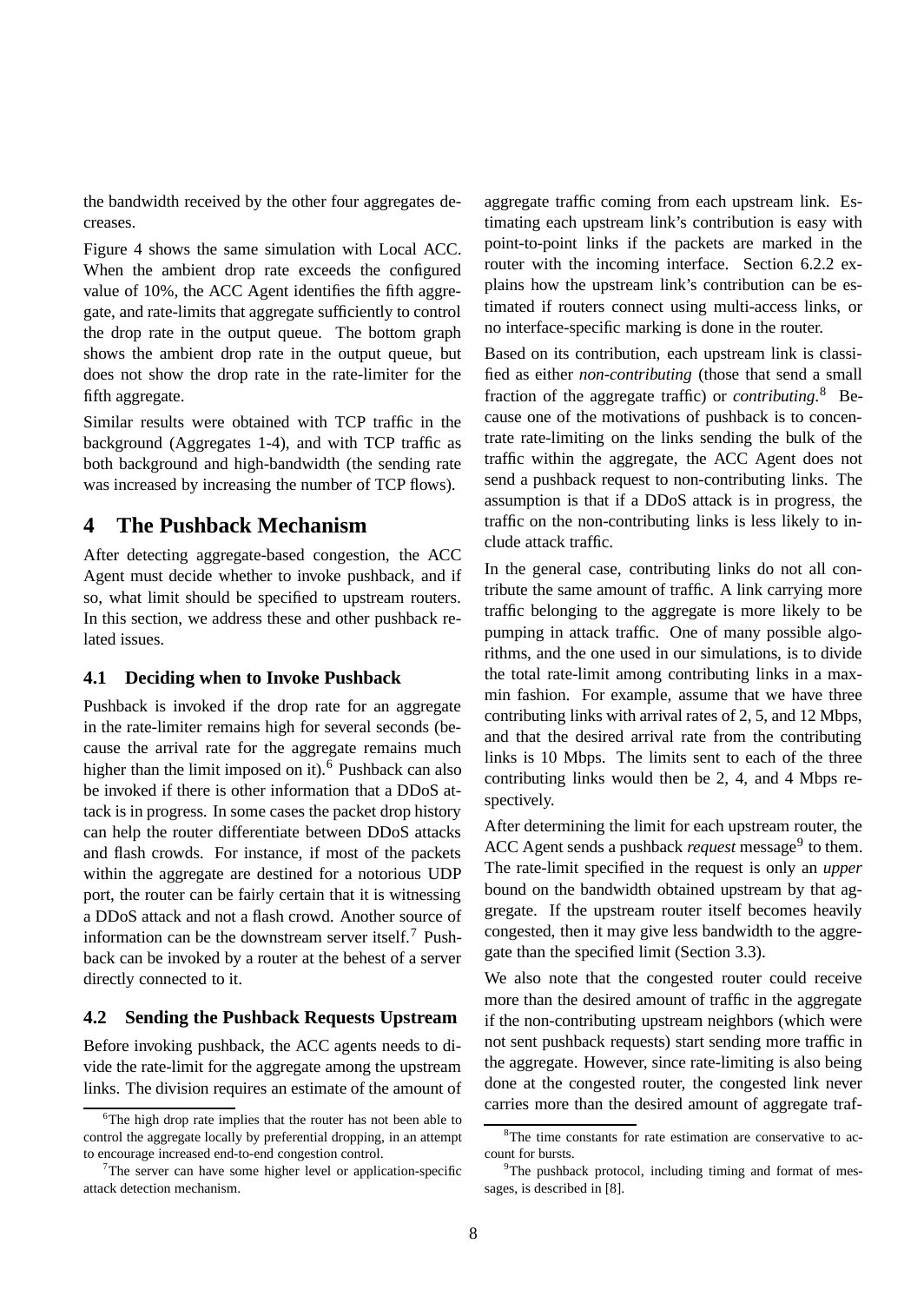fic.

# **4.3 Propagating Pushback**

On receiving a pushback request, the upstream router starts to rate-limit the specified aggregate just as it does for Local ACC, using the rate limit in the request message. The router's decision whether to further propagate the pushback request upstream uses similar algorithms to those described above. When propagating pushback upstream, the destination prefixes in the congestion signature have to be narrowed, to restrict the rate-limiting to traffic headed for the congested router only [19].

## **4.4 Feedback to Downstream Routers**

The upstream routers that rate-limit an aggregate send pushback *status* messages to the downstream router, reporting the total arrival rate for that aggregate. Pushback status messages enable the congested router to decide whether to continue rate-limiting (and pushback).

The total arrival rate estimate of the aggregate is a lower bound on the rate the downstream router would receive if upstream rate-limiting were terminated. Because the rate-limiting (dropping) may have been contributing to end-to-end congestion control, terminating rate-limiting may result in a larger arrival rate for that aggregate.



#### Figure 5: **Pushback status messages reporting the aggregate's arrival rate from upstream.**

The arrival rate reported in the pushback status message is the sum of the arrival rates reported in the status messages received from upstream, plus the arrival rates from the upstream non-contributing links. For example, in Figure 5, the labels for each solid line show the arrival rate estimate contained in the pushback status message. The dashed lines connect the non-contributing nodes that did not receive pushback request messages, and the labels on them show the arrival rate as estimated by the downstream router. Using the pushback status messages and its own estimate of the contribution from  $R3, R0$ can estimate the total arrival rate for the aggregate as 23.5 Mbps. If  $R0$  were to terminate the rate-limiting upstream, and invoke an equivalent rate-limiting locally, this would be roughly the arrival rate that  $R0$  could expect from that aggregate.

## **4.5 Pushback Refresh Messages**

The ACC Agent at the router uses soft state, so that rate limiting will be stopped at upstream routers unless refresh messages are received from downstream. For determining the updated rate limit in the refresh messages, the downstream router uses the status messages to estimate the arrival rate from the aggregate, and then uses the algorithms in Section 3 to determine the bandwidth limit. The arrival rates reported in the pushback status messages are also used by the downstream router in determining how to divide the new bandwidth limit among the upstream routers.

# **5 Simulations**

This section shows a number of simulation results, obtained using the *ns* [22] simulator, that test the effect of Local ACC and pushback in a variety of aggregate-based congestion scenarios. These simulations do not pretend to use realistic topologies or traffic mixes, or to stress Local ACC and pushback in difficult or highly dynamic environments; the simple simulations in this scenario are instead intended to illustrate some of the basic underlying functionality of the ACC mechanisms as a first step towards a more rigorous evaluation.

We first introduce an informal terminology that would help us in describing the simulations. The *bad* sources send attack traffic to the victim destination  $D$ , and the *poor* sources are innocent sources that happen to send traffic to the destination  $D$  when it is under attack. In other words, packets from the poor sources represent the unmalicious traffic in the congestion signature. The *good* sources send traffic to destinations other than D.

# **5.1 ACC Mechanisms**

Figure 6 shows the topology for simulations showing the difference in the dynamics of the ACC mechanisms. The good and the poor aggregates are each composed of seven infinite demand TCP connections. The bad sources each use a UDP flow with an on-off sending pat-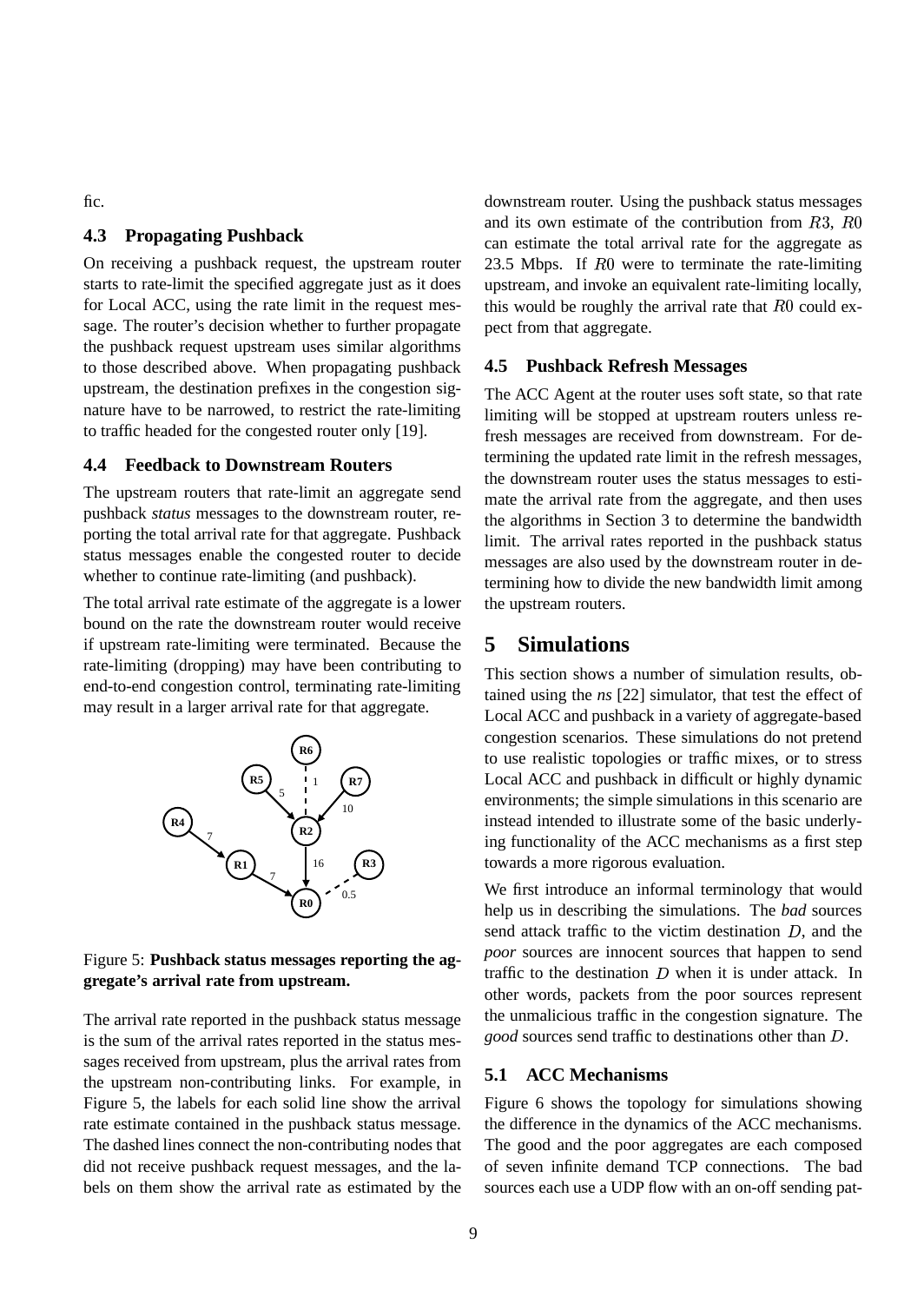

Figure 6: **Simple topology.** Link R1-R0 is congested.



Figure 7: The throughput of different aggregates, in default (top), local ACC (middle), and pushback (bottom) scenarios.

tern with equal on and off times, chosen randomly between 0 and 40 seconds. Each bad flow sends at 1 Mbps during the on periods. A collection of these flows gives variable-rate non-congestion-controlled traffic, harder to tackle because of its unpredictable sending rate. The number of bad flows is varied to model different levels of aggressiveness of the bad aggregate.

Figure 7 shows the results of simulations without ACC (default), with only local ACC, and with pushback. In the default case, the bad aggregate consumes most of the bandwidth, and the good and the poor traffic suffer as a result. Local ACC controls the throughput of the bad aggregate to protect the good traffic, but fails to protect the poor traffic. Because local ACC cannot differentiate between the two, it penalizes the poor traffic along



Figure 8: **The topology for sparse and diffuse attacks.** Link  $R1.0 - R0.0$  is congested.



Figure 9: Bandwidth allocation at the congested link during sparse (left) and diffuse (right) DDoS attacks.

with the bad traffic. In contrast, by pushing rate-limiting upstream where the bad and the poor sources can be differentiated, pushback protects the poor traffic as well as the good traffic.

## **5.2 DDoS Attacks**

The simulations in this section illustrate Local ACC and pushback with both sparsely-spread and highly diffuse DDoS attacks. These simulations use the topology in Figure 8, with four levels of routers. Except for the router at the lowest level, each router has a fan-in of four. The top-most routers are each attached to four sources. The link bandwidths have been allocated such that congestion is limited to the access links from the source hosts and to the destination router.

Ten good sources and four poor sources are picked at random in the topology, each of which spawn Web-like traffic (using the Web-traffic generator in *ns*). The number of bad sources depends on the simulation scenario. The sparse-attack scenario contains four randomly chosen bad sources, each sending on-off UDP traffic (as above) but with an on-period sending rate of 2 Mbps. The diffuse attack scenario contains 32 UDP sources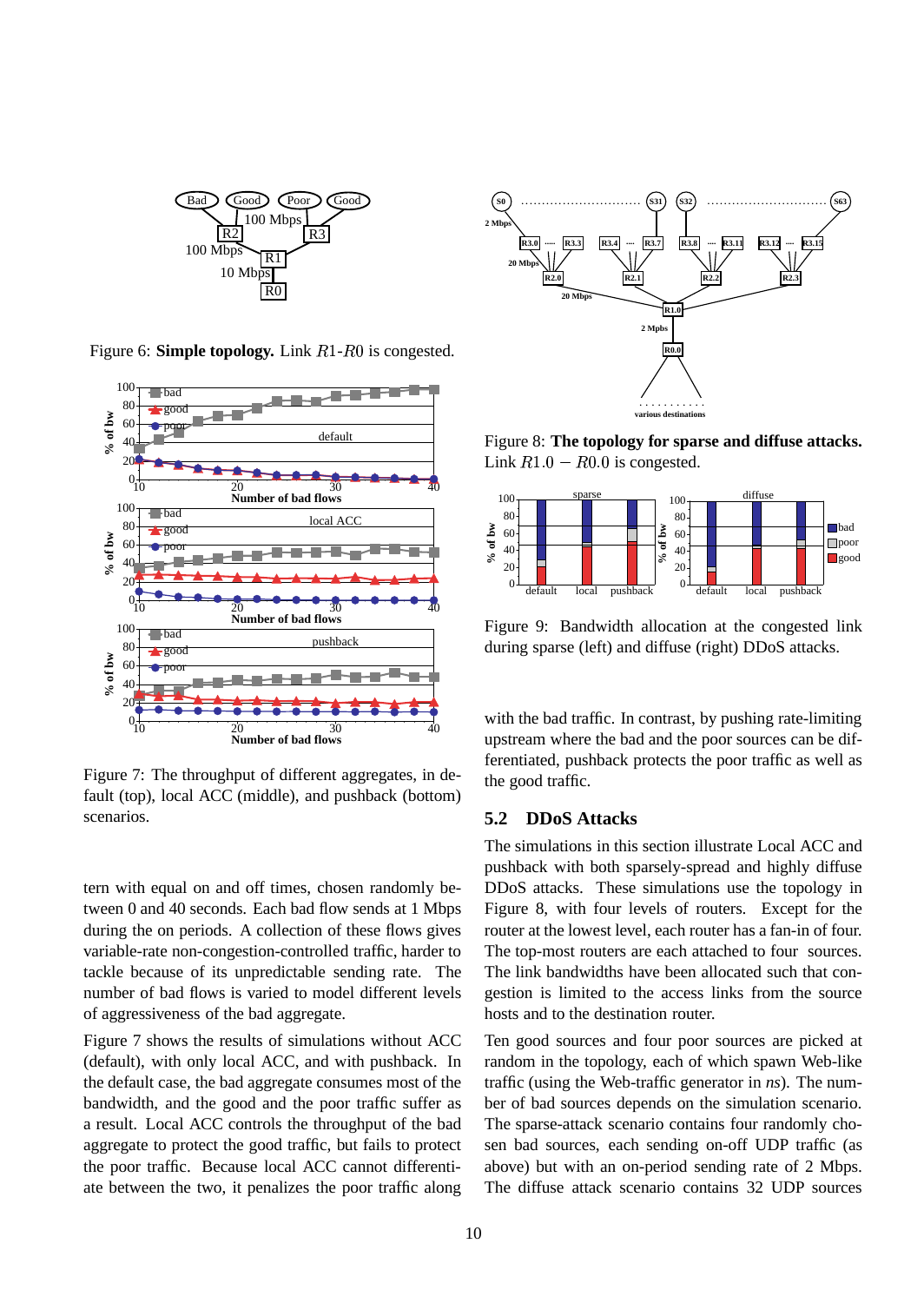

Figure 10: Throughput of the attack traffic in an on-off attack scenario.

each with an on-period sending rate of 0.25 Mbps.

Figure 9 shows the results for both the simulation scenarios. The horizontal lines represent the throughput of the good and the poor traffic in the absence of any bad traffic. Without ACC, the bad aggregate gets most of the bandwidth in both scenarios. Local ACC protects the good traffic but not the poor traffic. Pushback protects the poor traffic also, but that ability is reduced in the face of diffuse attacks; the poor traffic manages about 50% less throughput in the diffuse-attack scenario than in the sparse one. This is mainly because when the attacks are diffuse, even pushback cannot differentiate between the poor and the bad sources. In fact, it is possible to launch a highly diffuse attack in which each bad source generates less traffic than an average poor source, making it hard to distinguish between the two.

#### **5.2.1 On-Off Attacks**

ACC mechanisms can handle *on-off attacks*, in which the malicious sources don't send continuously. Plausible problems with on-off attacks are that they might generate additional control load (from the start and stop of rate-limiting) and the attacker might get away with more throughput if rate-limiting stops completely before the next *on* cycle starts. The aggregate release time after the aggregate stops being high-bandwidth is of the order of a small number of refresh intervals (Section 3.2; about 20 seconds in our simulations), so starting and stopping of rate-limiting cannot happen at a rate faster than this. Since continuing rate-limiting does not do any damage to an aggregate if it ceases being high-bandwidth, the release time could be increased to further reduce the control load in the face of such attacks. Moreover, the highbandwidth aggregate detection time is very low, of the order of K seconds ( $K = 1$  in our simulations). Thus, in an on-off attack there is a very small window of time during which the aggregate gets any significant throughput, after which the aggregate has to stop for a long time (till released) to get another such opportunity.

We simulated multiple on-off attack scenarios with different on and off periods. These included both low frequency cases, in which rate-limiting stopped and restarted between on periods, and high-frequency cases, in which rate-limiting never ceased. In these simulations all the bad sources have the same frequency and their on and off periods are synchronized. The results of the simulation are shown in Figure 10 with and without pushback. The two reference lines correspond to the cases when the attack sources were sending consistently at the peak rate and the average rate (half of peak rate). We can see that in all the cases, the on-off aggregate got much less throughput than when it was sending consistently at the peak or the average rate. The throughput for the on-off aggregate is less than the average rate scenario mainly because the on-off aggregate is controlled effectively during its on period, while it sends nothing during its off period, thus getting lower throughput on the whole.

## **5.3 Flash Crowds**

This section shows simulations with flash crowds instead of DDoS attacks, with the "flash" traffic from 32 sources sending Web traffic to the same destination. The good traffic comes from ten other sources sending Web traffic to various other destinations, accounting for about 50% link utilization in absence of any other traffic.

Figure 11 shows the distribution of the times to complete the transfers for the good and the flash traffic respectively in the Default and Pushback mode. The distribution for Local ACC mode (not shown) was similar to the pushback. With Pushback, 80% of the good transfers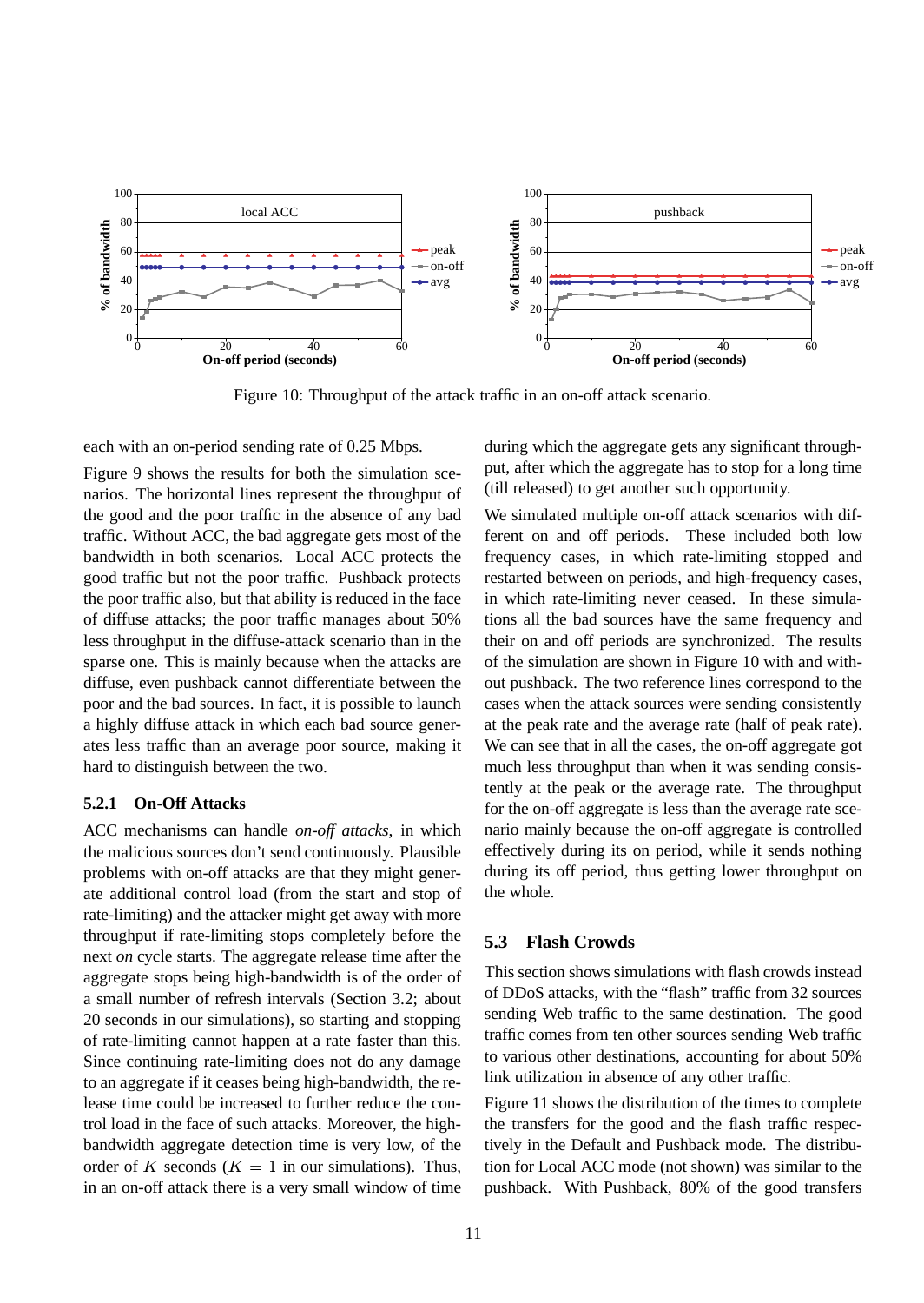

Figure 11: **Time to complete a request during a flash crowd.**

complete within a few seconds, compared to less than 40% completed in less than six seconds in the Default case. While pushback gives a significant performance gain for the good traffic, it also results in a fairly moderate degradation for the flash traffic. The time to complete a Web request can be directly correlated to the drop rate experienced. With pushback, the drop rate for the good traffic is reduced from 30% to just 6% ( $p_{tar\,get}$ =5%), while the drop rate for the flash traffic is increased only by 3%, up to 33%. Because this simulation has much more flash traffic than good traffic, even a slight increase in the drop rate for the flash traffic frees up a lot of link capacity.

The hump around the 6-second mark represents short web transfers whose first SYN or SYN/ACK packet was lost, resulting in the transfer completing slightly more than six seconds later, after the retransmit timer expires. The magnitude and the location of the hump along the y-axis are good indications of the packet drop rates in the network for that aggregate. Recall that Local ACC and pushback are only invoked in scenarios of extreme congestion where the packet drop rate exceeds the configured threshold, set to 10% in our simulations, and at these levels of congestion a large fraction of transfers will have the first SYN or SYN/ACK packet dropped.

# **6 Discussion**

### **6.1 Advantages and Limitations of Pushback**

Pushback is not a panacea for flooding attacks. In fact, if not used carefully, it can make matters worse. This section discusses the advantages and limitations of adding pushback to ACC.

One advantage of pushback is to prevent scarce upstream bandwidth from being wasted on packets that will be dropped downstream.

When attack traffic can be localized spatially, pushback can effectively concentrate rate-limiting on the malicious traffic within an aggregate. This is very useful when source addresses cannot be trusted because then the congested router cannot narrow the congestion signature by itself.<sup>10</sup> In addition, if the offending traffic within an aggregate is heavily represented on some upstream link in the network, but the congested router cannot identify this subset of the aggregate based on the source IP addresses alone (i.e. the attack can be localized spatially but no concise description in terms of source prefixes exists), then pushback is necessary to narrow the attack signature *even if source addresses are genuine*.

For some DDoS attacks, pushback will not be effective in concentrating rate-limiting on the malicious traffic within an aggregate. For example, this would be the case for an attack uniformly distributed across the inbound links. Consider, for example, a reflector attack [23] based on DNS [5]. If sufficiently many reflectors are used from all portions of the network, the aggregate bandwidth will swamp the victim's link. During such an attack pushback will not be able to differentiate between the poor and the bad DNS traffic going to the destination, and will drop from both equally.

Pushback may overcompensate, particularly when it is invoked for non-malicious events such as flash crowds. If the overall demand from other traffic is reduced before the pushback refresh period expires (Section 4.5), then the upstream routers could unnecessarily drop packets from the high-bandwidth aggregate even when the downstream link becomes underutilized. With Local ACC, link underutilization is more easily avoided, as rate-limiting does not drop packets when the output queue is itself low. We reduce the possibility of overcompensation (and lower link utilization) with pushback by calculating the rate-limit of an aggregate so that the total traffic coming to the congested router is still greater than the capacity of the congested link (see the discussion of  $p_{target}$  in §3.2). Performing some of the ratelimiting just at the congested router can also help to prevent overcompensation.

In some cases, the use of pushback can increase the damage done to legitimate traffic from a source close to the

<sup>&</sup>lt;sup>10</sup>If source addresses could be trusted, then in some cases the congested router could narrow the attack signature itself, by identifying both the source and the destination address prefixes responsible for the bulk of the traffic in the identified aggregate.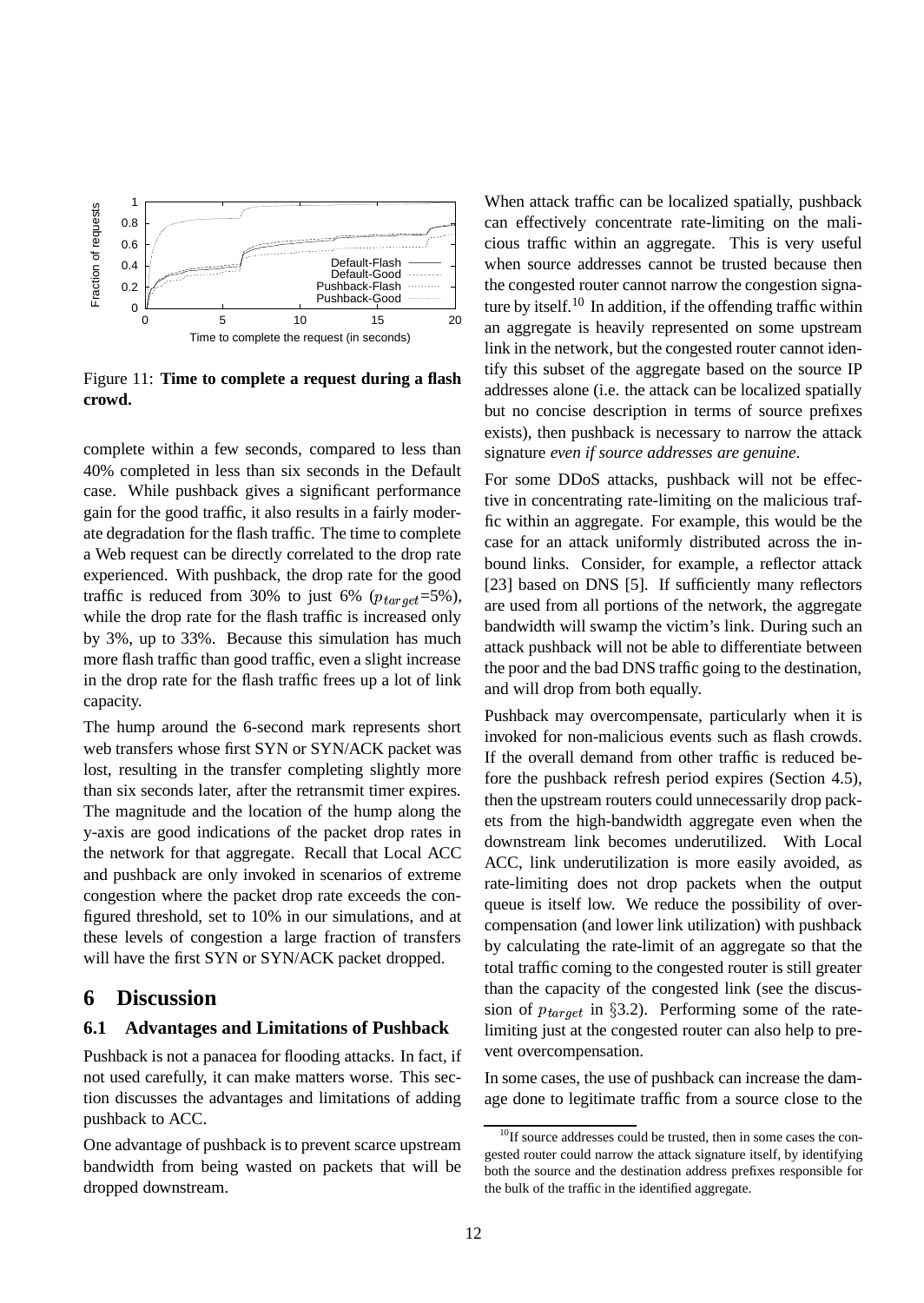attacking host. As pushback propagates upstream towards the attack sources, the drop rate for the aggregate is increased. If pushback fails to reach a point where it can differentiate between the attack sources and the nearby legitimate traffic within the same aggregate, for instance, when the two sources are in the same edge network which is not pushback-enabled, the legitimate traffic at that point will share the same high drop rate as the attack traffic. This property of pushback could lead to potential DDoS attacks in which the attacker's aim is to hinder a source from being able to send to a particular destination. To be successful, an attacker would need to launch the attack from a host close to the victim source. However, the ability to compromise a machine that shares a downstream bottleneck link with the victim enables many other forms of attack anyway.

# **6.2 Implementation and Operational Issues**

## **6.2.1 Implementation Complexity**

The identification of aggregates can be done as a background task, or in a separate machine entirely, so the processing power required to identify aggregates should not be an issue. However, the presence of a large number of rate-limited aggregates could pose a design challenge. When a packet arrives at the output queue, the router has to determine if that packet belongs to one of the ratelimited aggregates, and if so, place it in the correct virtual queue. The time required for this lookup may increase with an increasing number of aggregates. We do not expect the limitation on the number of rate-limited aggregates to be a problem, as we envision Local ACC and pushback as mechanisms to be instantiated sparingly, in times of high congestion, for a handful of aggregates. But a deployed system needs to be robust against new attacks that could generate many rate-limited aggregates. One possible approach would be to use the routing table of the router for detecting membership in a rate-limited aggregate; however, this would restrict the definition of aggregates to destination prefixes.

## **6.2.2 Estimating the Upstream Link's Contribution**

The distribution of the rate-limit among upstream links depends on the downstream router's ability to estimate what fraction of the aggregate comes from each upstream router. This is simple for point-to-point links; only one router is attached to each interface. However, for routers joined by LANs, VLANs, or frame relay circuits, there are multiple routers attached to an interface. The downstream router in this situation might not be able to distinguish between multiple upstream routers.

One way of dealing with this problem is to send a *dummy* pushback request to all upstream neighbors. The dummy request is similar to the real request, but the recipient does not actually rate-limit the aggregate. The only impact of this request is that the recipient will estimate the arrival rate of the specified aggregate and report it to the downstream router in status messages. These messages help the downstream router to send pushback requests with the appropriate rate-limits to contributing routers.

#### **6.2.3 Incremental Deployment**

Pushback can be deployed incrementally by deploying it only on the edges of an *island* of routers, where an island is a set of connected routers. An autonomous system (AS) is a natural island. Assume that the island has  $N$  edge routers. When one of these routers gets congested and decides to invoke pushback, it could consider the remaining  $N - 1$  edge routers as its upstream links. Using dummy pushback messages it could ascertain the aggregate's arrival rate at each of these routers, and send authenticated pushback request messages accordingly. Thus, even without universal deployment the island can selectively throttle traffic coming in from certain directions.

# **7 Related Work**

Two common mechanisms to counter DDoS attacks are ingress filtering [7] and traceback [1, 24, 26]. ACC is orthogonal to both of them; the focus of ACC is neither to stop the attacks (ingress filtering tries to stop attacks that use source address spoofing) nor to find the sources of these attacks (traceback), but to minimize the immediate damage done by high-bandwidth aggregates. In the presence of ACC mechanisms, we expect the damage control (by preferential dropping of the high-bandwidth aggregate) to trigger in much sooner than the time it takes to identify and stop the malicious sources.<sup>11</sup>

The network can use traceback mechanisms along with ACC mechanisms if identification of malicious sources

 $11$ <sup>The fact that ACC, in both its local and pushback incarnations,</sup> gently restrains aggregates to the point where they are no longer causing congestion allows ACC to respond rather quickly because the downside of an inaccurate assessment of the offending aggregate is slight. DDoS countermeasures that completely shut down the attacking traffic must be much more confident in their identification before they take action.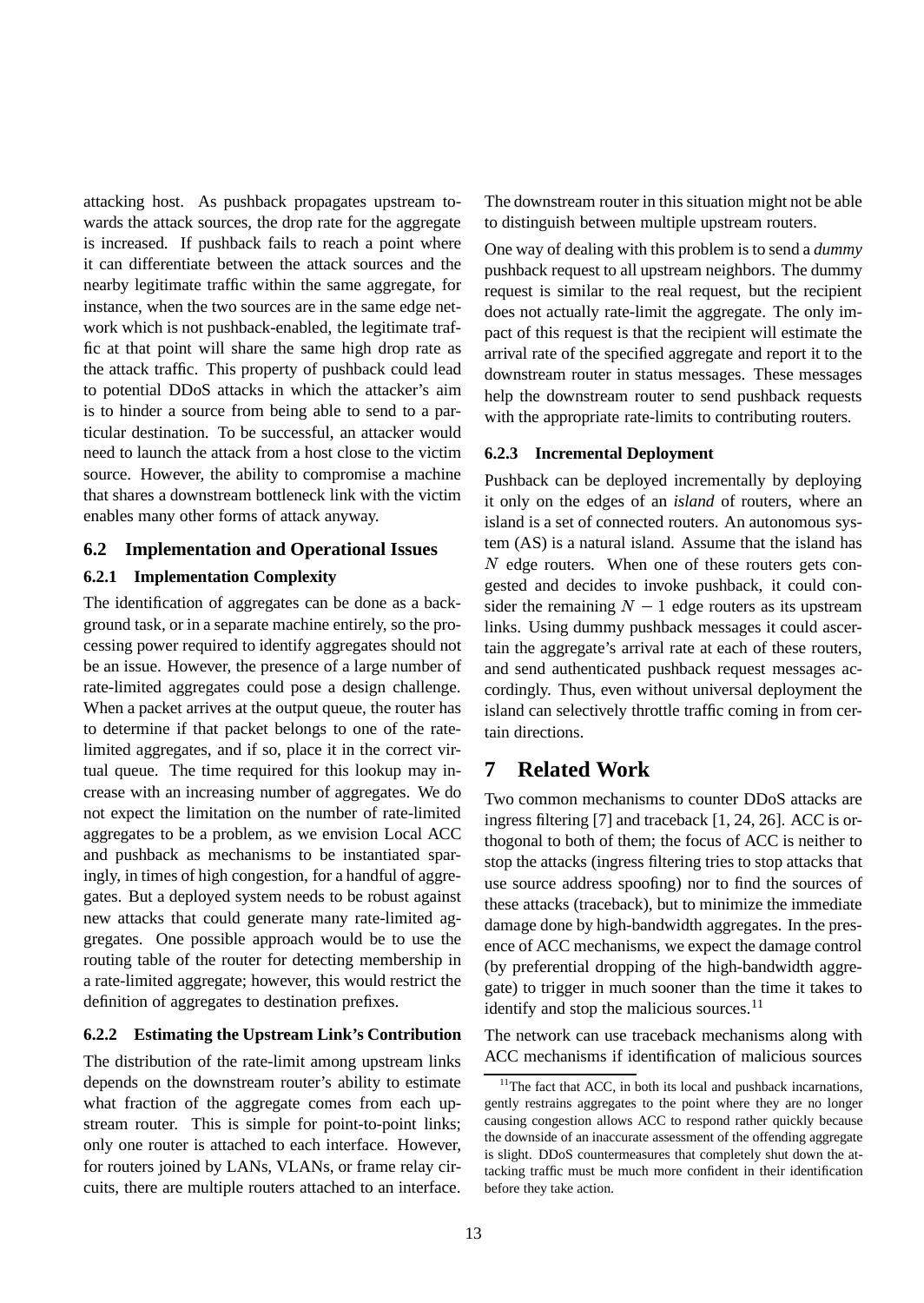is desired. For instance, packets from the highbandwidth aggregate that are not dropped can be probabilistically marked as in [24], or every incoming packet can be included in the message digest before ratelimiting as in [26].

Schnackenberg et al.[25] suggest active control of infrastructure elements. Thus, a firewall or Intrusion Detection System (IDS) that detected a DDoS attack could request that upstream network elements block the traffic. The paper defines a protocol to express the interactions between routers. It does not deal with mechanisms to identify or rate-limit malicious traffic, a subject of our work.

Web-caching infrastructures, content distribution networks (CDNs), and multicast are powerful mechanisms for preventing flash crowds from congesting the network. However, even a combination of these techniques may not be sufficient to completely prevent network congestion from flash crowds. For example, flash crowds could occur for traffic not carried by CDNs, or for traffic marked as uncacheable by the origin server, or for traffic that is not suitable for multicast distribution. Internet slowdowns could still be caused by an event or site that witnesses an unprecedented "success" for which neither it nor the related infrastructure is prepared.

Flow-based congestion control is related to ACC but operates at a different granularity. This includes perflow scheduling mechanisms like Fair Queuing [6], and mechanisms that use preferential dropping to approximate per-flow scheduling [27] or to protect conformant flows from misbehaving flows [9, 18, 20]. However, flow-based congestion control is not a solution for aggregate-based congestion, since an aggregate could be composed of many flows that are low-bandwidth individually.

CBQ [11] is a class-based scheduling mechanism in which aggregates can be limited to a certain fraction of the link bandwidth during congestion. However, CBQ is discussed largely for fixed definitions of aggregates, and does not include mechanisms for detecting particular high-bandwidth aggregates during congestion.

The flow-based congestion control scheme that comes closest to pushback is credit-based flow control [17]. Both mechanisms send messages upstream specifying how much traffic of a certain category it should send. However, other aspects like which categories to limit and how those limits are computed are completely different.

# **8 Conclusions**

Congestion caused by aggregates differs in some fundamental aspects from that caused by individual flows, and hence requires different control mechanisms in the network. We have proposed both local and cooperative mechanisms for aggregate-based congestion control. Initial simulations have shown that these mechanisms are promising directions to control both DDoS attacks and flash crowds.

Much needs to be investigated about the ACC mechanisms. Apart from evaluating the trade-offs involved in various design choices to implement them, we need to understand the pitfalls and limitations of ACC itself. For example, pushback can potentially hurt innocent sources close to an attack source if it is not propagated upstream enough to differentiate between the two.

Other open issues include implementation complexity and deployability of ACC. A complex mechanism with high resource requirements can become a DDoS mechanism itself. A technique to incrementally deploy pushback is presented in [19]; a prototype implementation can be found in [15].

For effective evaluation we need measurement-based answers to questions like "how frequently is sustained congestion caused by aggregates, and not by failures", and "what do attack traffic and topologies look like". For example, pushback is most effective when the attack tree (the union of links used by the attack traffic) has a low branching factor, as this enables better localization of malicious sources. A study of DDoS attack trees observed in practice would be very useful in this context.

Finally, we expect the ACC mechanisms to be heavily influenced by policy. We plan to investigate the kinds of policies that these mechanisms need to support. Possible policies include protecting some aggregate even if it is high bandwidth, punishing some aggregate as soon as congestion sets in, providing relative fairness among aggregates, and restricting the maximum throughput of an aggregate. These policies could be based on known traffic patterns at the router, on contractual relationships of the ISP, or on local policies regarding the response to DDoS attacks. For example, an ISP might have a contractual relationship with a content provider not to unduly restrict the bandwidth to or from that content provider during a flash crowd or DDoS attack.